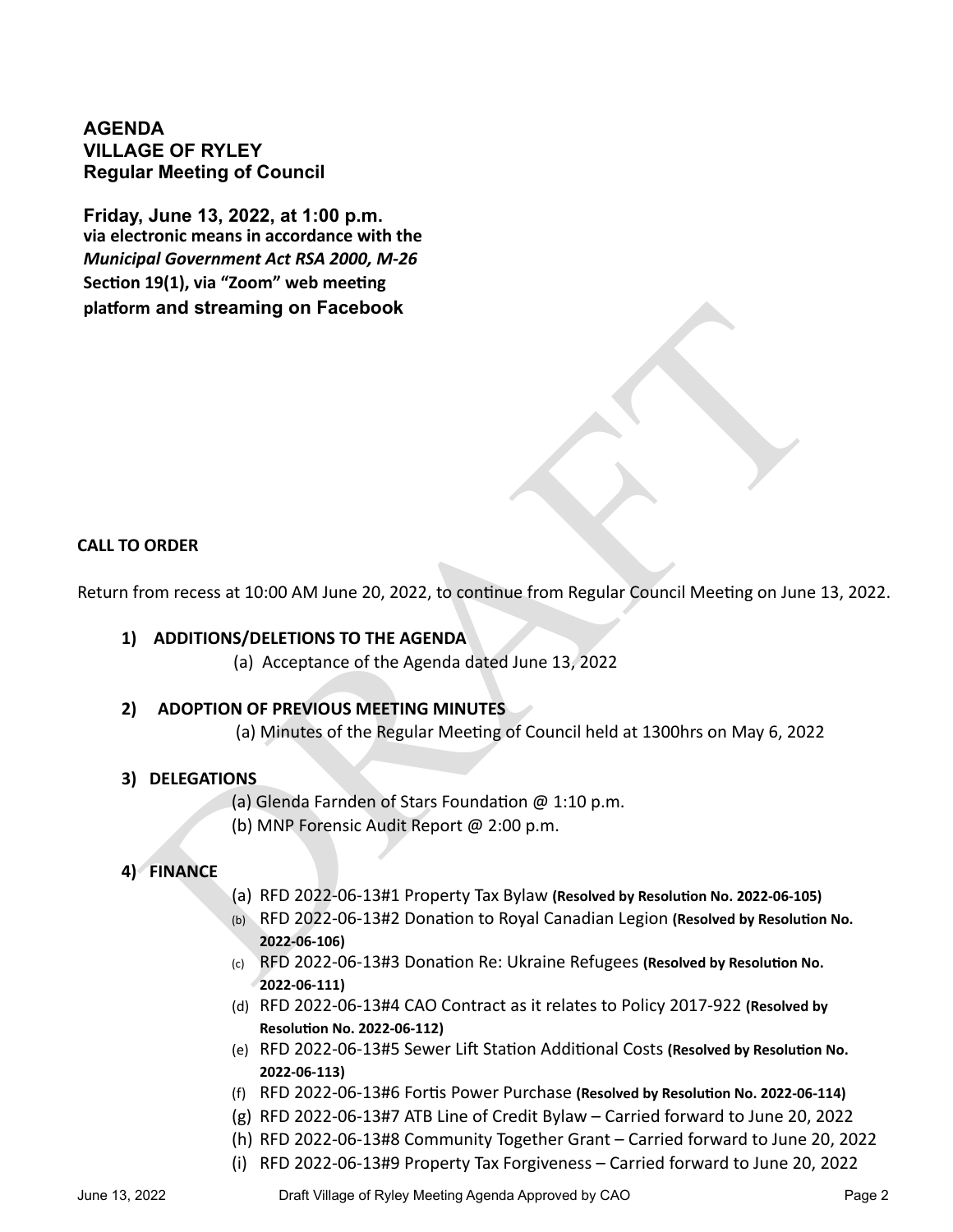- (j) RFD 2022-06-13#10 Fortis Franchise Agreement Carried forward to June 20, 2022
- (k) RFD 2022-06-13#11 Ron Robinson Golf Tournament **(Resolved by Resolution No. 2022-06-115)**
- (l) RFD 2022-06-13#12 Detailed Assessment Audit Report Carried forward to June 20, 2022

### **5) GOVERNANCE**

- (a) RFD 2022-06-13#13 Governance Documentation Catalogue Carried forward to June 20, 2022
- (b) RFD 2022-06-13#14 FCSS Program Report Carried forward to June 20, 2022
- (c) RFD 2022-06-13#15 McCuaig Desrochers **(Resolved by Resolution No. 2022-06-120)**
- (d) RFD 2022-06-13#16 Highway 14 Water Commission Carried forward to June 20, 2022
- (e) RFD 2022-06-13#17 Development Officer **(Resolved by Resolution No. 2022-06-119)**
- (f) RFD 2022-06-13#18 Director of Emergency Management **(Resolved by Resolution No. 2022-06-121)**
- (g) RFD 2022-06-13#19 Alberta Treasury Branch Building Transfer Carried forward to June 20, 2022
- (h) RFD 2022-06-13#20 Village of Ryley Campground Fees **(Resolved by Resolution No. 2022-06-117)**
- (i) RFD 2022-06-13#21 McElhanney's Placemaking Master Plan **(Resolved by Resolution No. 2022-06-118)**
- Up RFD 2022-06-13#14 FCSS Program Report Carried forward to June 20, 20;<br>
(b) RFD 2022-06-13#15 McCuaig Desrochers (Resolved by Resolution No. 2022-06-1<br>
(d) RFD 2022-06-13#15 McCuaig Desrochers (Resolved by Resolution N (j) RFD 2022-06-13#22 Peace Officer Services Agreement – Carried forward to June 20, 2022
	- (k) RFD 2022-06-20#23 Funding for Ryley School

# **6) CLOSED SESSION**

Enter Closed Session @

FOIPP Section 19 – Regarding Confidential Personnel Discussion

Return to an Open Meeting  $\omega$ 

# **7) FINANCIAL**

Financial Reports Presented by Brittany Sargent:

Accounts Payable Bank Reconciliation to June 9, 2022

- (l) Copy of Alberta Treasury Branch Account Summary to June 9, 2022
- (m)Copy of June 9, 2022 Trial Balance
- (n) Copy of Cheque Listing to June 9, 2022

### **8) CAO REPORTS**

- (a) Resolution Action List
- (b) CAO Verbal Report
- (c) Council Reports Verbal/Printed
- (d) Council Recommendations for Future Items for next Agenda

### **9) CORRESPONDENCE**